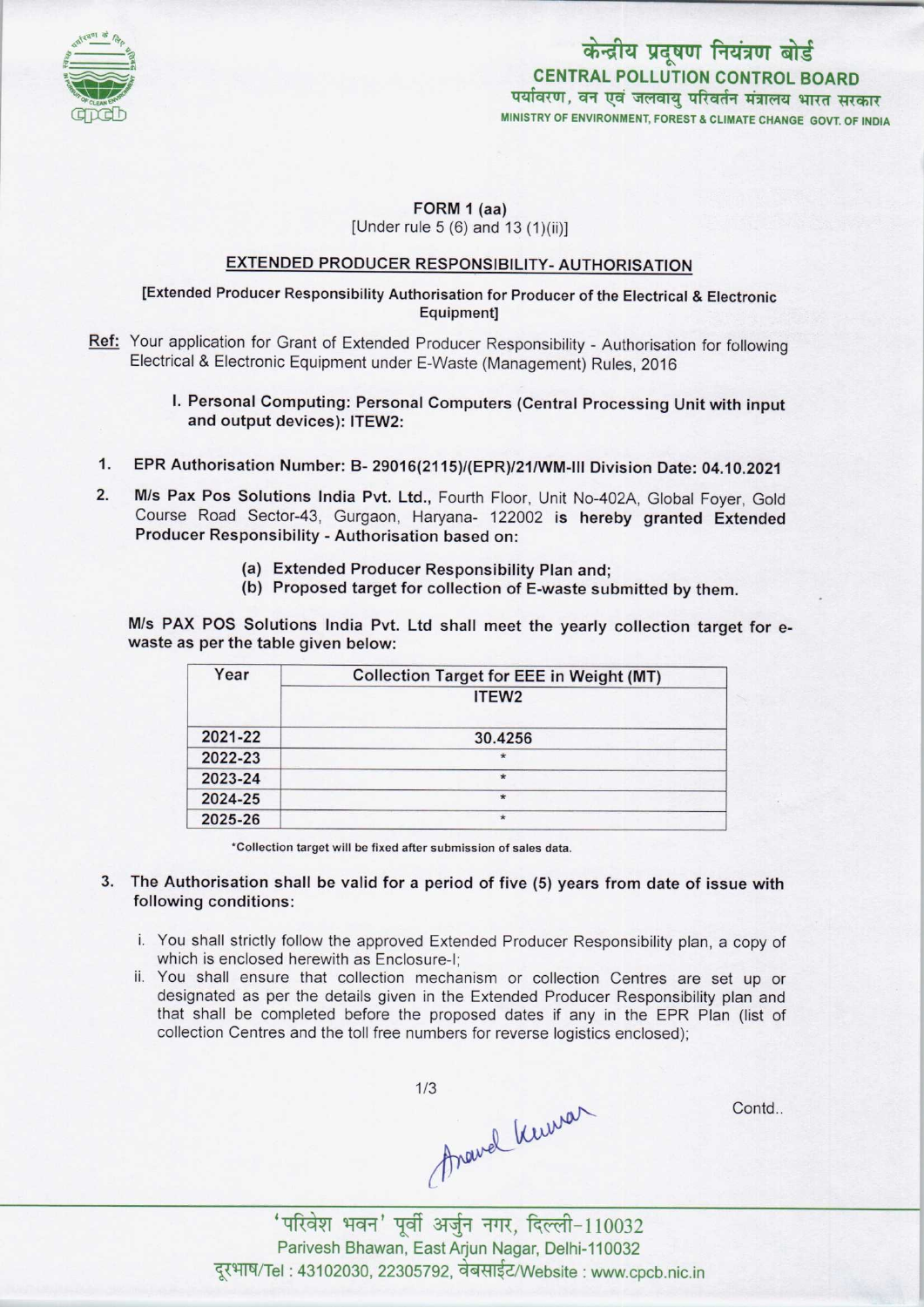

From Pre-Page....

- iii. You shall ensure that all the collected e-waste is channelized to PRO M/s Hulladek Recycling Pvt. Ltd., 4 D.L. Khan Road, Block B, Flat-401,4th Floor, Kolkata-700025 and records shall be maintained at PRO and your end;
- iv. You shall maintain records, in Form-2 of these Rules, of e-waste and make such records available for scrutiny by Central Pollution Control Board;
- v. You shall file annual returns in Form-3 to the Central Pollution Control Board on or before 30<sup>th</sup> day of June following the financial year to which that returns relates.

## vi. General Terms & Conditions of the Authorisation:

- a.The authorisation shall comply with provisions of the Environment (Protection) Act, 1986 and the E-waste (Management) Rules,2016 made there under;
- b. The authorisation or its renewal shall be produced for inspection at the request of an officer authorised by the Central Pollution Control Board;
- c.Any change in the approved Extended Producer Responsibility plan should be informed to Central Pollution Control Board within 15 days on which decision shall be communicated by Central Pollution Control Board within sixty days;
- d. It is the duty of the authorised person to take prior permission of the Central Pollution Control Board to close down any collection centre/points or any other facility which are part of the EPR plan;
- e.An application for the renewal of authorisation shall be made aslaid down in subrule (vi) of rule of 13(1) the E- Waste (Management) Rules, 2016;
- f. The Board reserves right to cancel/amend/revoke the authorisation at any time as perthe policy of the Board or Government.

#### vii. Additional Conditions:-

- a) That the applicant will submit annual sales data along with annual returns;
- France data along with annual returns;<br>
the addresses of collection points provided by<br>
the addresses of collection points/centre:<br>
application for grant of EPR Authorisation is<br>
O or changing its EPR Plan;<br>
2/3 Contd. a) That the applicant will subfill all lidal sales data disrigional anticempoints provided by<br>b) That the applicant has to ensure that the addresses of collection points provided by them in their EPR Plan are correct and traceable and the collection points/centres are functional;
- c) That the applicant will submit revised application for grant of EPR Authorisation in case of applicant adding/changing PRO or changing its EPR Plan;